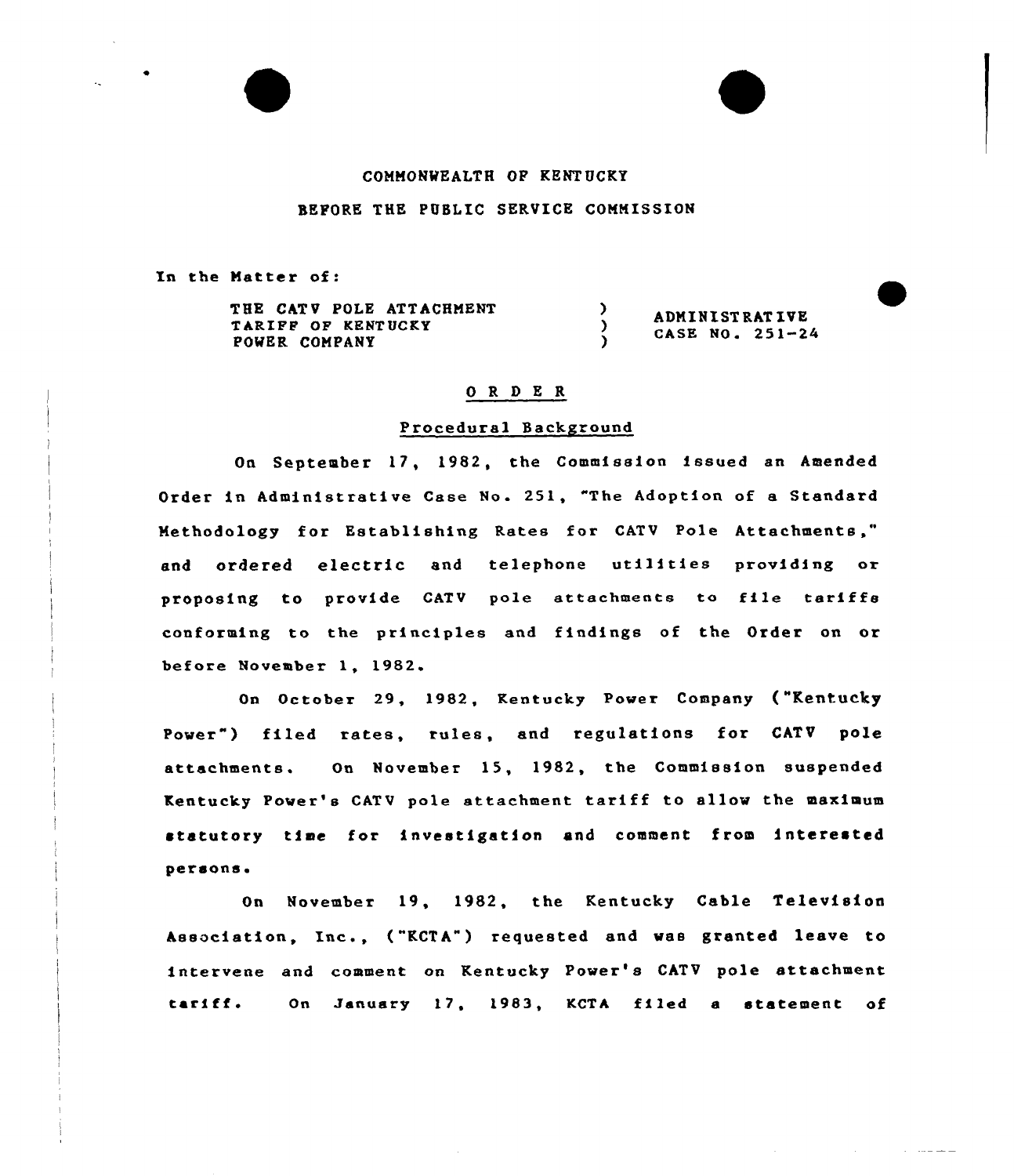# objections to various CATV pole attachment tariffs, including those of Kentucky Power.

On April 13, 1983, the Commission received an extension of time in which to consider Kentucky Power's CATV pole attachment tariff.

#### Findings

The Commission having considered the evidence of record and being advised, is of the opinion and finds that:

1. Kentucky Power's rules and regulations for CATV pole attachments conform to the principles and findings of the Commission's Amended Order in Administrative Case No. 251, and would be approved, except for the following objections:

- (a) <sup>A</sup> CATV operator is <sup>a</sup> customer of the utility, not <sup>a</sup> licensee. Kentucky Power should file <sup>a</sup> tariff incorporating its rules for provision of service to the CATV operator. Kentucky Power's proposed contract is not acceptable.
- (b) Billing: the late payment provision should be the same as that applied to other customers of Kentucky Power.
- (c) KCTA objects to indemnification and hold harmless provisions which require indemnity from the CATV operator even when Kentucky Power is solely liable. This is a reasonable objection, and should be corrected in the tariff. Kentucky Power msy require indemnification and hold harmless provisions in cases of alleged sole or

 $-2-$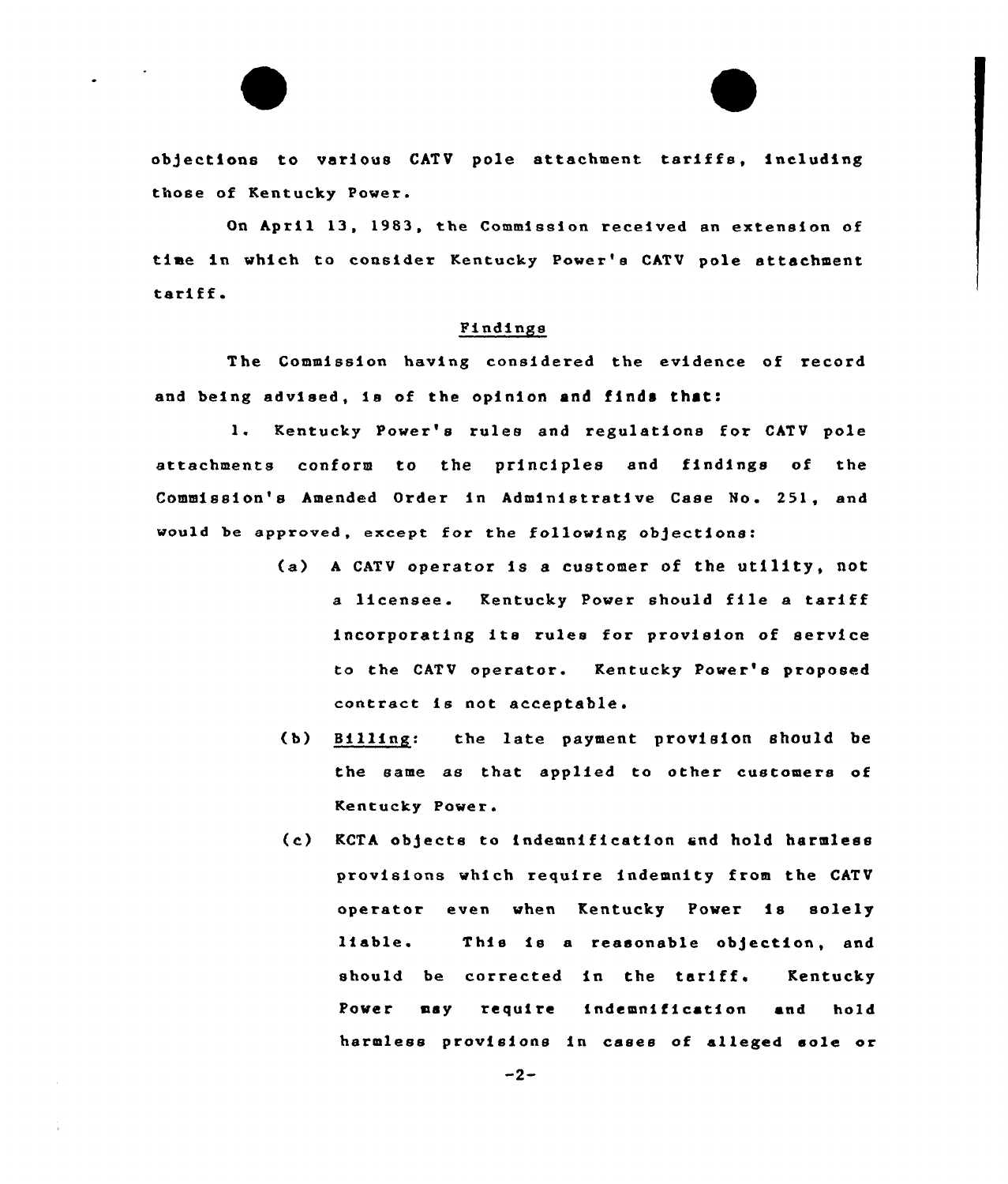



joint negligence by the CATV operator, but cannot require same merely because of the existence of CATV attachments and equipment on Kentucky Power's poles.

(d) KCTA objects to lack of tariff provisions which would provide for reduction or lifting of bonding requirements after the CATV operator has proven to be a reliable customer. This is a reasonable ob)ection. If <sup>a</sup> bond is furnished by the CATV opexator to assure performance of required indemnity and hold harmless provisions, such bond should be in a form and amount reasonably calculated to covex the undextakings spec1fied during the "make-ready" and construction phases of the CATV system's operation.

The amount of the bond may be reduced after the CATV operator has proven itself to be <sup>a</sup> reliable utility customer. Allowance of such reduction should not be unreasonably denied.

(e) Abandonment by the CATV Operator: Kentucky Power's tariff provision requiring the CATV operator to pay rental for the then current year is unreasonable. Just as with any other customer, the CATV operator can only be held responsible for rental for the then current month when the CATV operator abandons the pole.

$$
-3-
$$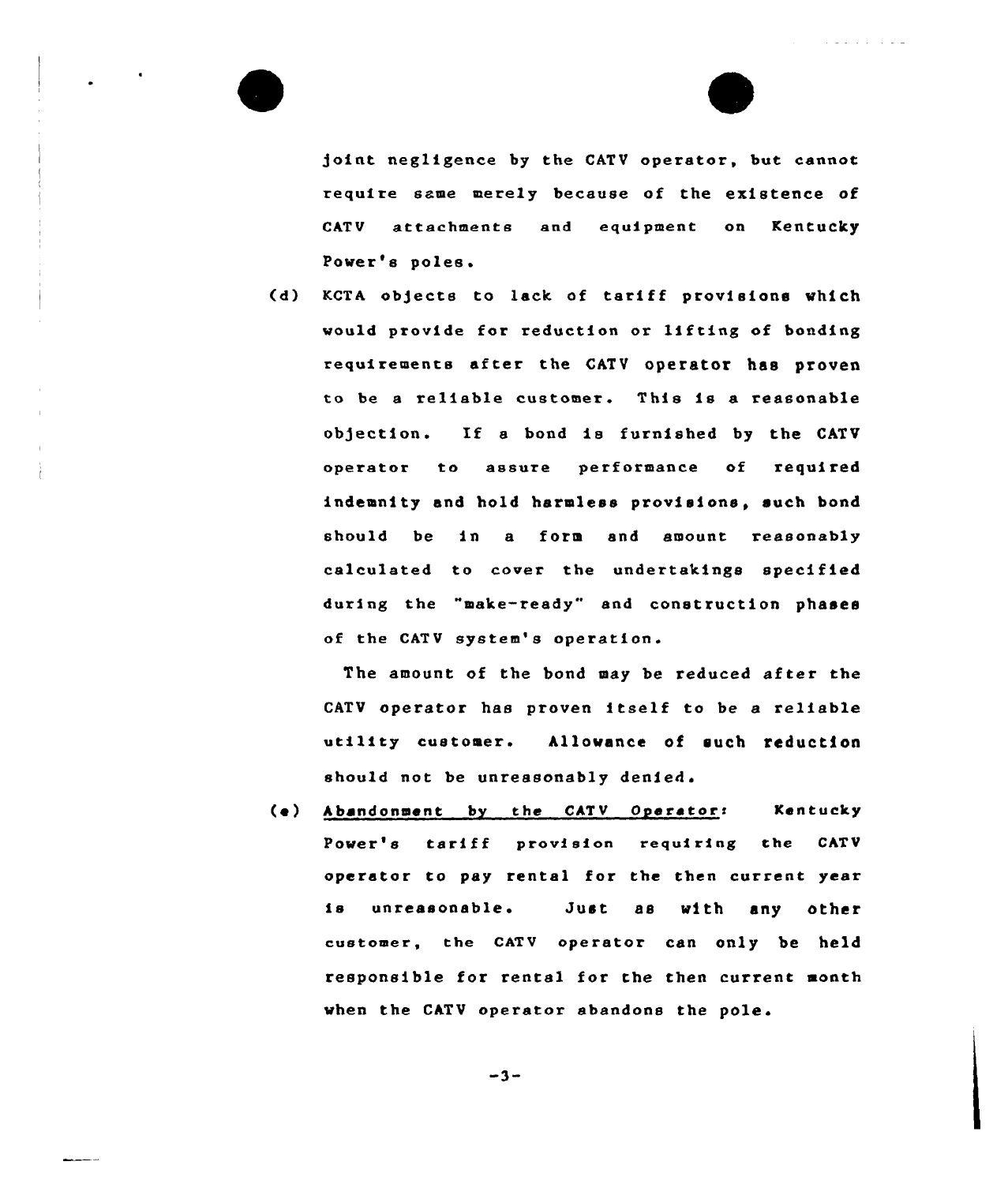2. Kentucky Power should be allowed to substitute 19B2 Annual Report information to adjust its annual carrying charge, if the information is filed with the Commission.

3. KCTA objected to Kentucky Power's adding 7.6 percent to the pole account for anchors in its calculation of pole attachment rates. KCTA's objection is reasonable. Anchors and other appurtenances not installed for CATV purposes should be excluded to establish the cost of a bare pole. Therefore, Kentucky Power's calculation of pole attachment rates should be modified to exclude the 7.6 percent addition for anchors.

4. KCTA ob)ected to Kentucky Power calculating the operation and maintenance component of carrying costs by dividing expenses related to poles and overhead lines by investment in only bare utility poles and grounds. KCTA's objection is reasonable. Therefore, Kentucky Power's calculation should be modified to include investment in appurtenances and overhead lines in the denominator of the operation and maintenance component of the carrying cost.

5. Kentucky Power calculates the operation and maintenance component of carrying costs by dividing applicable operation and maintenance expenses by investment in poles and grounds net of depreciation. This carrying cost is then applied to the embedded cost of poles and grounds before depreciation. The result, is an over allocation of operation and maintenance expenses to CATV pole attachment rates. Therefore, Kentucky Power's calculation of the operation and maintenance component of

 $-4-$ 

where  $\mathcal{L}=\mathcal{L}$  is a set of the set of the set of the set of the set of the set of the set of the set of the set of the set of the set of the set of the set of the set of the set of the set of the set of the set of t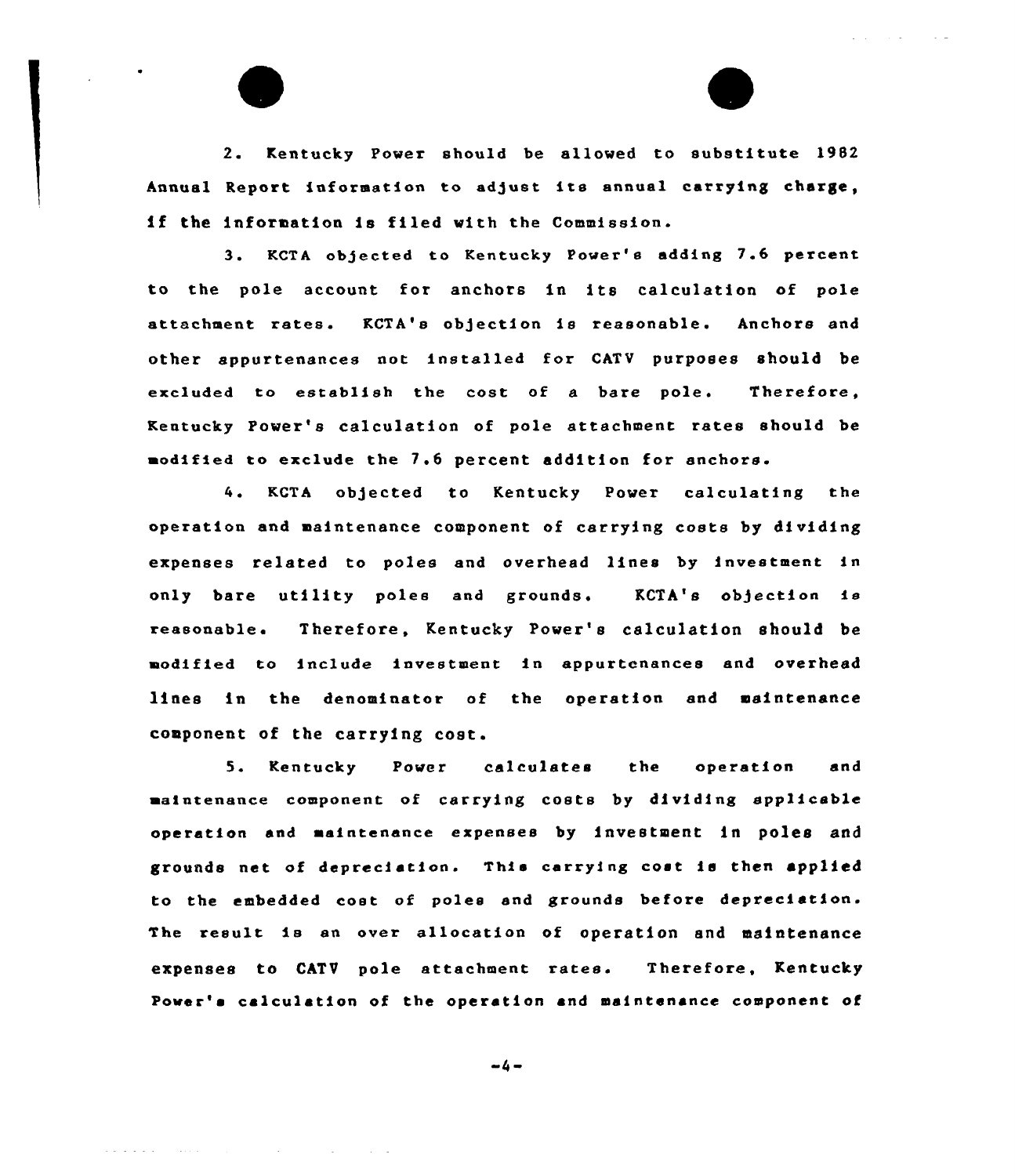

carrying costs should be modified to include applicable investment before depreciation in the denominator.

6. KCTA objects to Kentucky Power's tariff provision concerning the cost of pole replacements necessary to accomodate CATV pole attachments The Commission advises Kentucky Power that it may charge a CATV operator the total cost of pole replacements necessary to aeeomodate CATV pole attachments, less the salvage value of any pole that is removed.

7. KCTA objected to Kentucky Power's initial contact fee of \$1.25. KCTA's objection is reasonable. The carrying charge already reflects the CATV operatox's contribution to general expenses including costs of processing applications. Therefore, this tariff provision should be deleted.

8. KCTA objects that Kentucky Power charges interest for late payment of bills but inconsistently does not accrue interest on advance payments. Kentucky Power's delayed payment charge is a penalty for failure to pay on time and not an interest charge. Therefoxe, interest need not be accrued on advance payments.

#### ORDERS

IT IS THEREFORE ORDERED that Kentucky Power's CATV pole attachment tariff filed with the Commission on October 26, 1982, be and it hereby is rejected.

IT IS FURTHER ORDERED that Kentucky Power shall file revised rates, rules, and regulations governing CATV pole attachments with the Commission within 30 days from the date of this Order, and that the revised rates, rules and regulations shall conform to the findings of this Order.